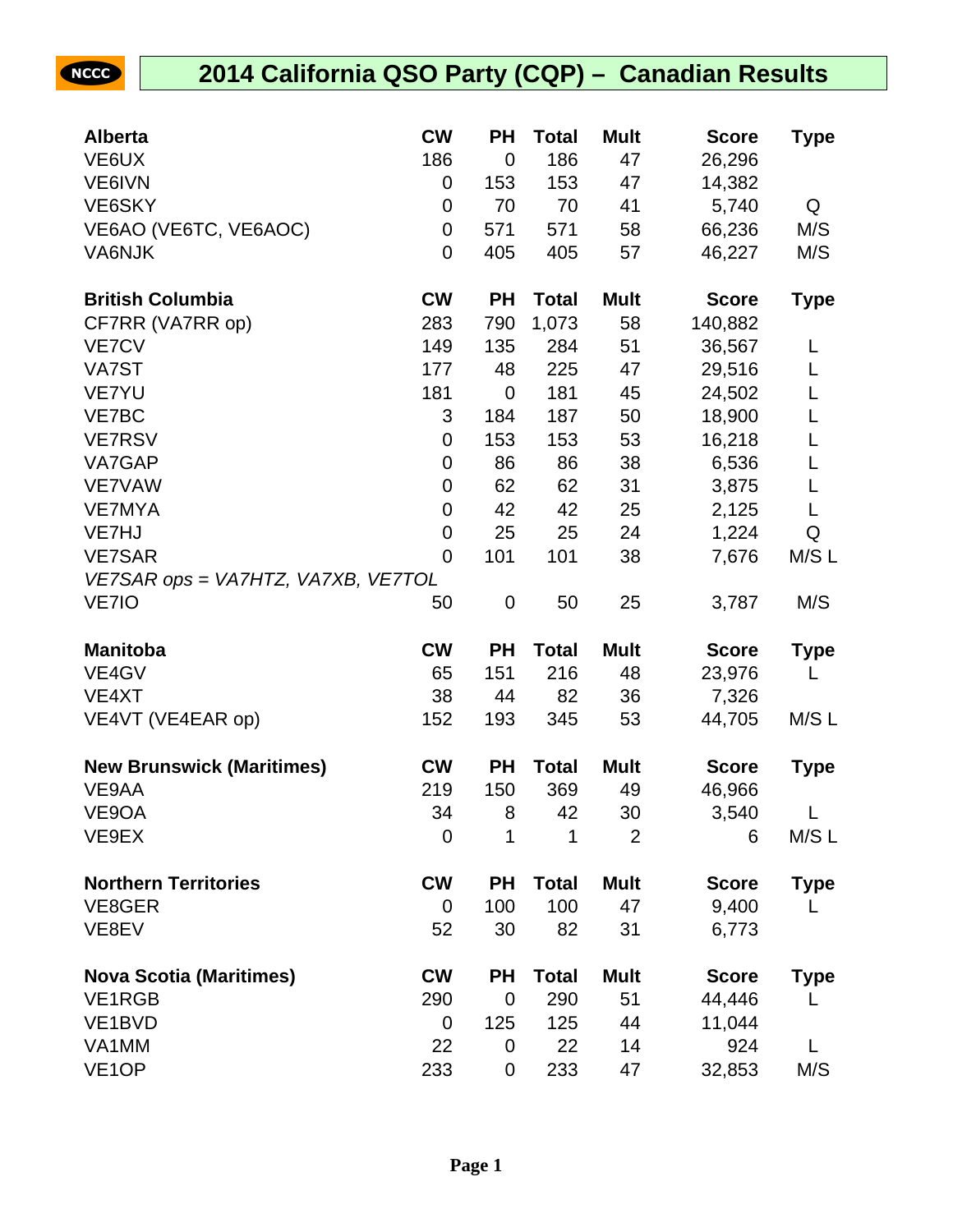| <b>NCCC</b>         | 2014 California QSO Party (CQP) - Canadian Results |                |             |              |             |              |              |
|---------------------|----------------------------------------------------|----------------|-------------|--------------|-------------|--------------|--------------|
|                     |                                                    |                |             |              |             |              |              |
| <b>Ontario</b>      |                                                    | <b>CW</b>      | <b>PH</b>   | <b>Total</b> | <b>Mult</b> | <b>Score</b> | <b>Type</b>  |
| VE3KZ               |                                                    | 311            | 461         | 772          | 58          | 107,735      |              |
| VA3DF               |                                                    | 303            | 266         | 569          | 54          | 77,895       | L            |
| VE3TW               |                                                    | 149            | 341         | 490          | 58          | 65,540       | L            |
| VE3CV               |                                                    | 116            | 321         | 437          | 58          | 57,565       | L            |
| VE3GFN              |                                                    | 222            | 184         | 406          | 55          | 56,952       | L            |
| VE3VN               |                                                    | 179            | 131         | 310          | 51          | 40,749       | Q            |
| VE3KP               |                                                    | 192            | 117         | 309          | 49          | 39,812       |              |
| VE3BR               |                                                    | 126            | 132         | 258          | 45          | 28,957       | L            |
| VE3HED              |                                                    | 0              | 222         | 222          | 50          | 22,250       |              |
| VA3MW               |                                                    | 43             | 138         | 181          | 51          | 20,706       |              |
| VE3AD               |                                                    | $\mathbf 0$    | 204         | 204          | 49          | 20,041       | L            |
| VE3FJ               |                                                    | 162            | $\mathbf 0$ | 162          | 39          | 19,012       |              |
| VE3HG               |                                                    | 95             | 57          | 152          | 39          | 15,600       | Q            |
| VE3JAQ              |                                                    | 84             | 60          | 144          | 41          | 15,354       | L            |
| <b>VE3RCN</b>       |                                                    | 41             | 91          | 132          | 43          | 13,115       | L            |
| VA3XH               |                                                    | $\mathbf 0$    | 123         | 123          | 44          | 10,824       | L            |
| VE3XD               |                                                    | 80             | $\mathbf 0$ | 80           | 33          | 7,920        | L            |
| VA3PC               |                                                    | $\overline{0}$ | 101         | 101          | 38          | 7,676        | L            |
| VA3RKM              |                                                    | 60             | 1           | 61           | 27          | 4,954        | Q            |
| VE3EY               |                                                    | 30             | 34          | 64           | 30          | 4,740        |              |
| VE3LJQ              |                                                    | $\overline{0}$ | 67          | 67           | 34          | 4,590        | L            |
| VA3EC               |                                                    | 56             | $\mathbf 0$ | 56           | 24          | 4,032        | L            |
| <b>VE3IAE</b>       |                                                    | 46             | 12          | 58           | 23          | 3,760        | L            |
| VA3FN               |                                                    | 27             | $\mathbf 0$ | 27           | 17          | 1,377        | L            |
| VE3DQN              |                                                    | 11             | $\mathbf 0$ | 11           | 10          | 345          | L            |
| VE3RZ               |                                                    | 352            | 469         | 821          | 57          | 113,658      | M/S          |
| VE3CX               |                                                    | 142            | 147         | 289          | 50          | 36,050       | M/S          |
|                     | <b>Prince Edward Island (Maritimes)</b>            | <b>CW</b>      | <b>PH</b>   | <b>Total</b> | <b>Mult</b> | <b>Score</b> | <b>Type</b>  |
| VY2LI               |                                                    | 14             | 8           | 22           | 14          | 812          | L            |
| Quebec              |                                                    | <b>CW</b>      | <b>PH</b>   | <b>Total</b> | <b>Mult</b> | <b>Score</b> | <b>Type</b>  |
| VE2BWL              |                                                    | 0              | 139         | 139          | 44          | 12,276       | L            |
| VA2OBW              |                                                    | $\mathbf 0$    | 10          | 10           | 12          | 240          |              |
| <b>VE2PIJ</b>       |                                                    | $\overline{0}$ | 3           | 3            | 3           | 18           | $\mathsf{L}$ |
| VE2FK               |                                                    | 55             | $\mathbf 0$ | 55           | 28          | 4,662        | M/S          |
| <b>Saskatchewan</b> |                                                    | <b>CW</b>      | <b>PH</b>   | <b>Total</b> | <b>Mult</b> | <b>Score</b> | <b>Type</b>  |
| VE5JJA              |                                                    | 0              | 32          | 32           | 21          | 1,344        | L            |

**Checklogs:** VE5DMN, VE6SPS.